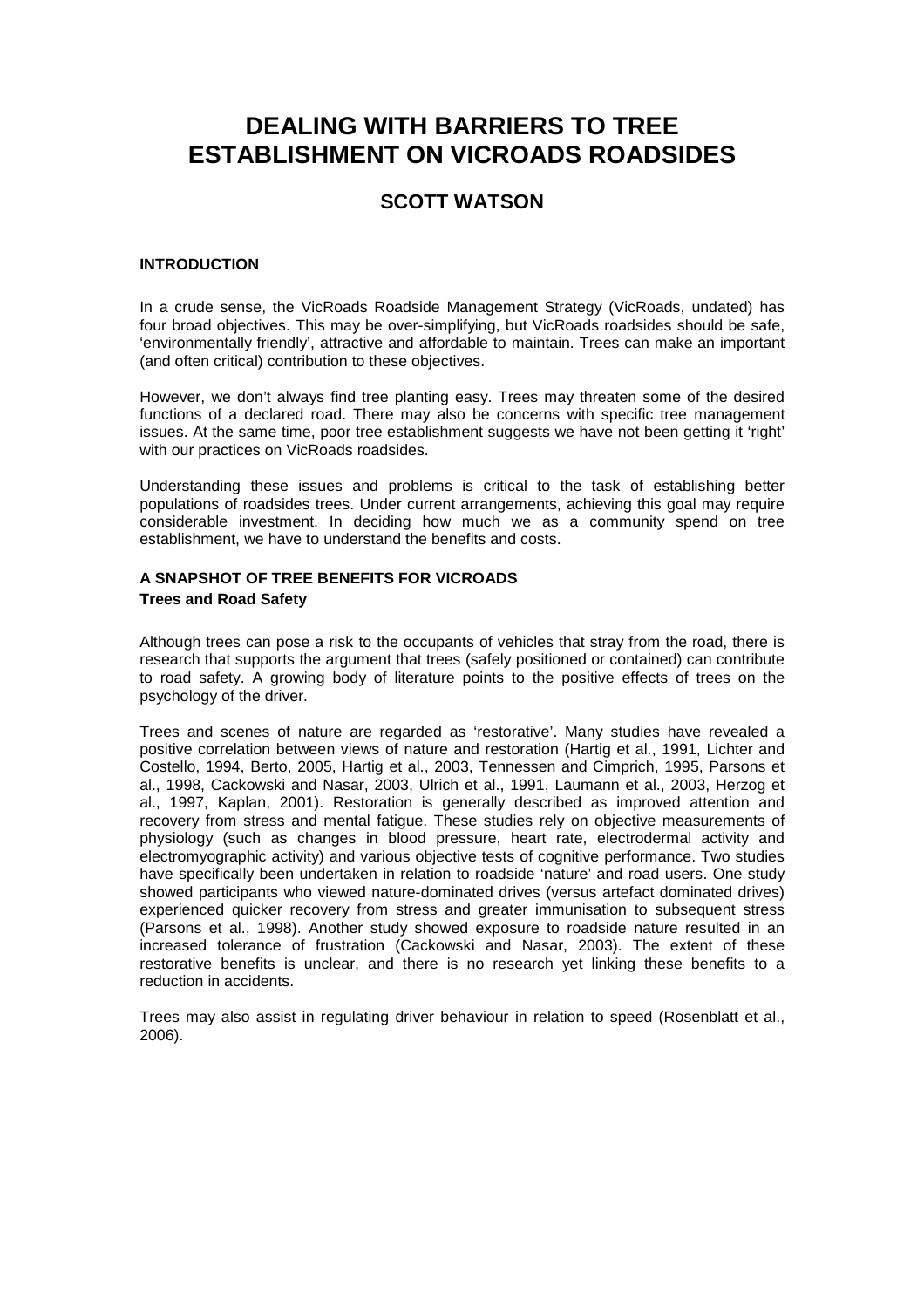#### **Trees and Environmental Benefits**

Environmental benefits are obvious, but also complex and diverse.

Biodiversity benefits are possibly the most obvious. For example, in the south east Australian context, it has been established that around 30% woodland canopy cover at landscape scale will be required to conserve the majority of woodland bird species in the future (Radford et al., 2005). Simply looking at an aerial photograph illustrates the point that roadside trees make an important contribution to this vision.

Trees can make a contribution to sequestering carbon dioxide emissions however the scale of this reduction is very small and should not be overstated. Modelling suggests the main factor in carbon dioxide sequestration is length of growing season, though the eventual stature of the tree is also important (McHale et al., 2007). Urban trees are often small (due to hostile site conditions and species selection requirements). Furthermore, many new tree plantings often replace existing senescent trees which are mulched, meaning there is only limited sequestration over time. While the extent of sequestration by a tree may be relatively small, the contribution of the cooling effect of trees can significantly reduce  $CO<sub>2</sub>$  emissions through reducing the need for energy-intensive air conditioners (Akbari, 2002). The cooling effect by urban trees is well documented by many researchers, whose work is cited here: http://www.treelink.org/linx/factoid.php.

Trees also make other contributions to the protection of environmental qualities by reducing pollution.

#### **Trees, Amenity and Culture**

Anecdotally it is obvious that people prefer landscapes with trees. This intuition has been expressed in the dominant use of trees in parks, gardens and boulevards throughout the urban world. Subjective studies of preference, where various roadside settings are viewed and compared, show people have a marked preference for treed roadsides (Wolf, 2005, Wolf, 2003).

To some degree, it is arguable that our understanding of amenity is evolving to a measurable and objective area of study, with characteristics that can be understood in ways other than simply being 'pleasant'. And the benefits of the 'restorative' treed landscape extend to people other than the traveller. Roadside 'nature' that includes trees has been the subject of extensive research, with numerous links established.

For example, studies are showing that environments with views to trees and grass influence the reduction of crime and violence (Kuo and Sullivan, 2001a, Kuo and Sullivan, 2001b), selfdiscipline and concentration (Faber Taylor et al., 2002, Faber Taylor et al., 2001, Wells, 2000), worker productivity (Kaplan et al., 1988), coping with poverty (Kuo, 2001), perceived safety (Kuo et al., 1998) and neighbourhood interaction (Sullivan et al., 2004). Several studies identifying a relationship between environments with street trees and higher real estate prices further supports the concept that trees are a seen as a valuable roadside asset by society.

### **Trees and Affordable Roadsides**

As a land manager of over 80,000 hectares and limited funding, VicRoads manages roadsides at a paddock rather than park level of maintenance. Trees in mulched beds can play a valuable role in reducing maintenance expenditure. A recent draft study and financial projection suggested trees in mulched beds are about 45% of the whole-of-life cost of mown grass (Graesser and Chapman, 2006). In an urban environment, more trees and less mown grass can mean reduced expenditure on maintenance of a roadside landscape.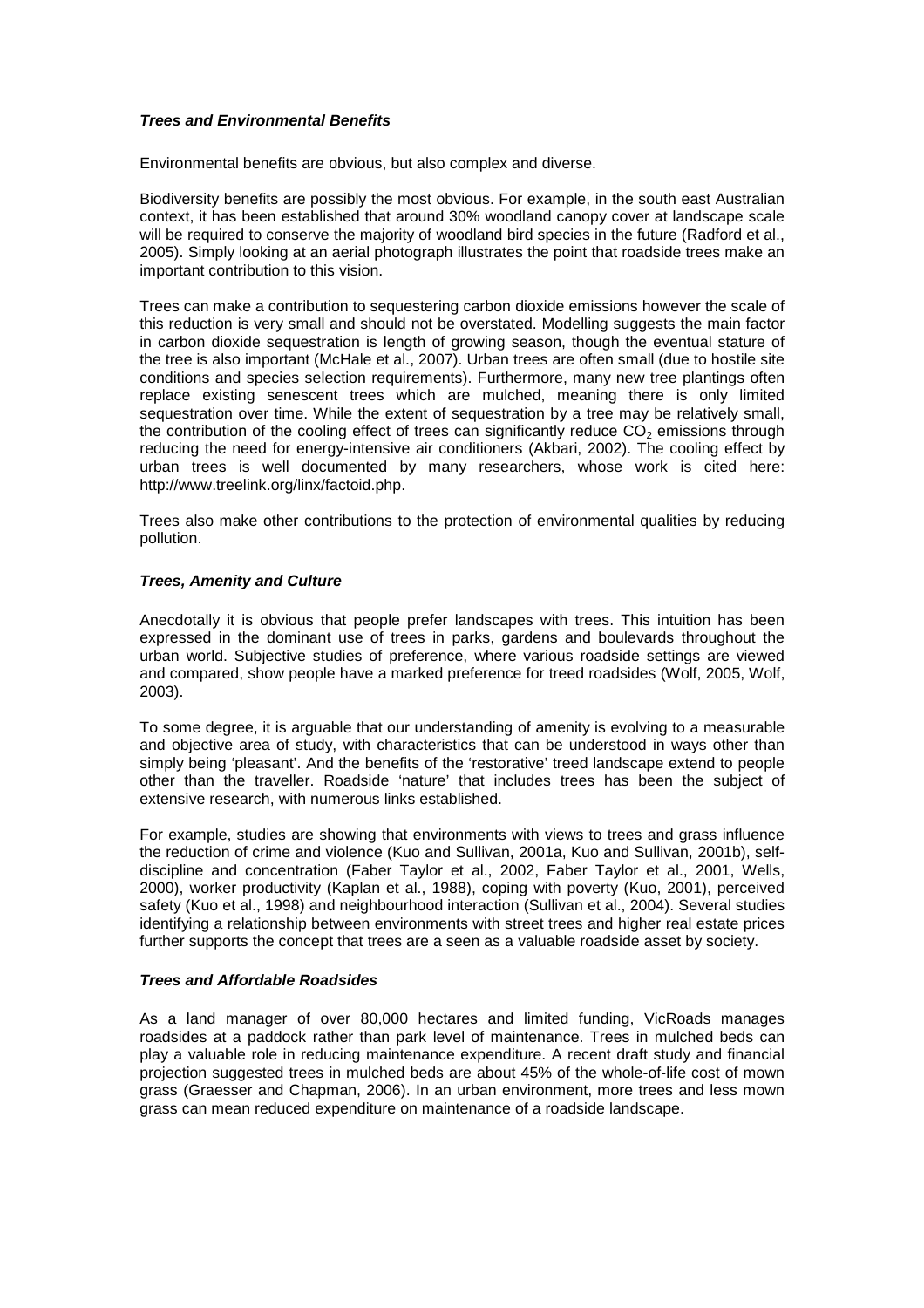## **WHAT ARE THE BARRIERS TO TREE ESTABLISHMENT?**

While trees offer many benefits in the context of VicRoads Roadside Management Strategy, there remain substantial impediments to the establishment of trees along roadsides. A few of these impediments are discussed in detail.

#### **CLEAR ZONES**

Possibly the largest impediment to roadside tree establishment is the concept of the clear zone. New plantings on declared roadsides must meet clear zone guidelines, unless a barrier system is installed to protect occupants of errant vehicles colliding with trees. These barrier systems are often costly and technically difficult to install in many urban applications.

#### **Why are clear zones important?**

There is a disturbing relationship between road user fatalities and unprotected trees close to the road. It has been stated that in Victoria in 2003 roughly one third of all fatalities involved roadside objects (Road Safety Committee, 2005). Furthermore, between 1999 and 2003 around 50% of collisions involved trees. For this reason the design of the roadside planting is a vital factor in reducing road trauma, and the concept of a clear zone becomes a key consideration for all new plantings.

Vehicles sometimes leave the carriageway at speed for a variety of unintended reasons. The perspective of road safety experts is that a roadside should be 'forgiving', and allow an opportunity for a driver to recover control of a vehicle or significantly reduce vehicle speed. Clear zones (which are areas free of features potentially hazardous to the occupants of errant vehicles) are determined on the basis of the recovery area. To provide an adequate recovery area for all errant vehicles is impractical so clear zones are instead designed to accommodate (nominally) 85% of errant vehicles.

Accident data shows the risk of collision (and thus the recovery area) for a given situation depends on a number of factors. Collisions with roadside objects often occur at curves, particularly those of low radius. Other factors include traffic volume, speed, lateral clearance of the object, visibility and the engineering characteristics of the road (such as sealed shoulders and tactile edge markers). Some of these factors are included in clear zone calculations.

#### **What is the guideline for clear zone distance?**

In Victoria, clear zone distances are calculated using Part 3 of the Road Design Guidelines (VicRoads Design, 2004). The required offset is determined by the design speed (normally the posted speed plus 10 km/hr), traffic volume and curvature of the road along with the batter slope. Only frangible objects ('breakable' when hit by a car) should be included in this zone. Technical Bulletin 36 (Road Construction Authority, 1987) and new draft Roadside Planting Guidelines (VicRoads Design, in prep.) state that woody limbs less than 100 mm diameter may be considered frangible.

# **Clear zone requirements across states and into the future**

Other states have different requirements. The basic offset distances are generally similar, though graphed in different ways. There are some interesting regional variations in relation to trees. Main Roads in Queensland, for example, has adopted 80 mm as the trunk diameter at the threshold of what is frangible.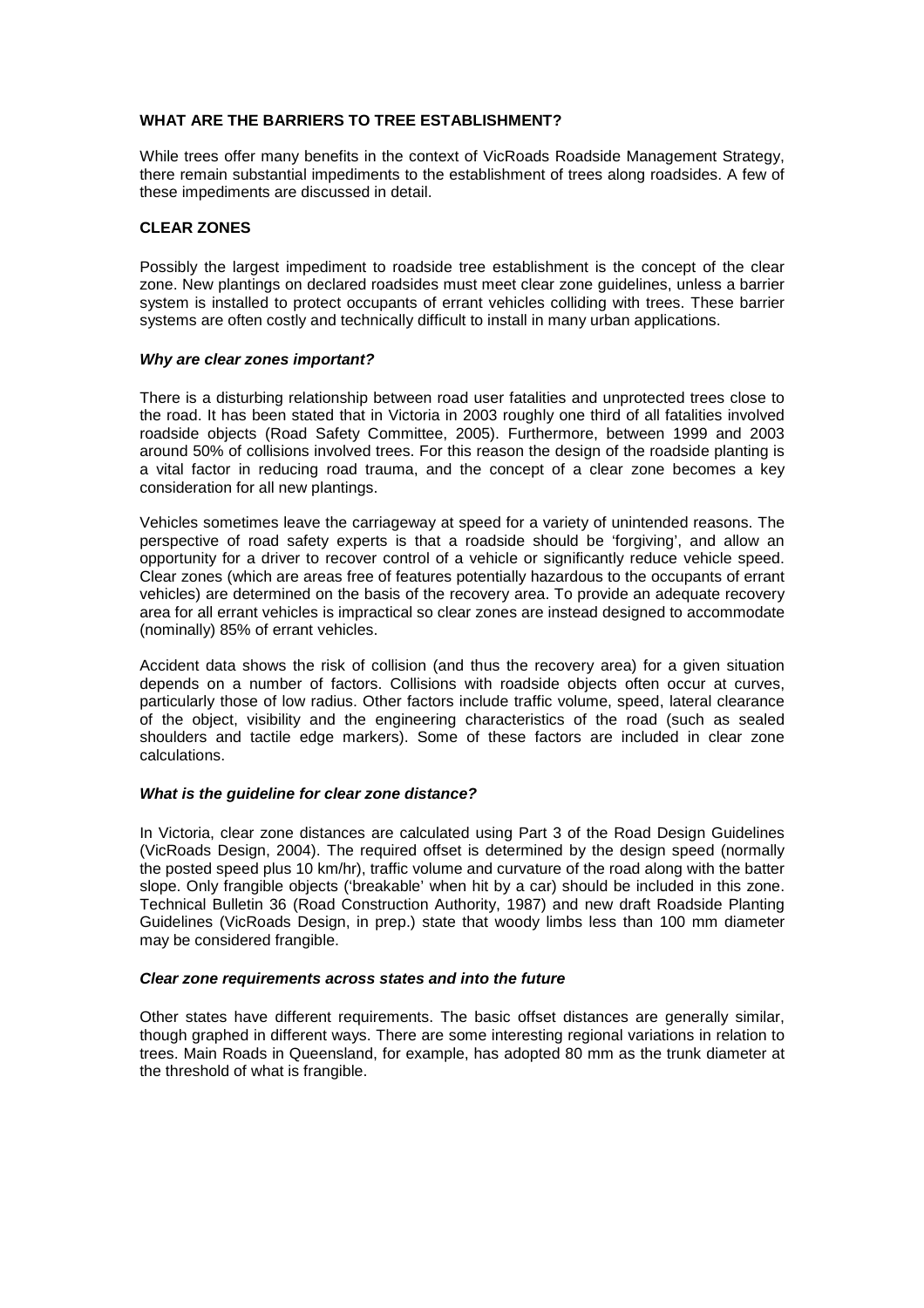The standards for clear zones are likely to change. A revision increasing clear zones on high speed (100 km/hr +), high volume roads may be seen in Victoria in the near future. At the same time there is a likelihood that a nationally consistent clear zone guideline may be adopted as an Austroads publication. There is no indication of what will be adopted in such a scenario.

#### **Planting on urban state arterial roads – the requirement for consent**

In Victoria under the Road Management Act (2004) municipal councils are responsible for the maintenance of nearly all urban arterial roadsides. However the Act also stipulates that for all primary and secondary state arterial roads (all the green, black and red roads in the Melways), VicRoads is the Coordinating Road Authority (CRA) for all activities in the road reserve. The Act requires the CRA to coordinate activities to minimise any adverse impact on the safe and efficient operation of the road and on the environment. The CRA is responsible for approving proposed activities such as the installation of infrastructure and the conduct of works within the road reserve. Examples of works that require consent include tree planting and replanting that could potentially be in breach of clear zone requirements.

In summary Councils must seek consent from VicRoads for tree planting along state arterial roads. This includes new planting and replacement planting.

#### **How do I plant in an area that is a clear zone?**

Options for siting trees outside the clear zone and as far as possible from the carriageway should always be sought to minimise the risk of incident.

Planting of trees may be possible in an area that is within the clear zone if a suitable protective barrier is installed. However it must be recognised that barriers are also considered a roadside hazard and permission for a barrier may not automatically be granted. When considering barriers, the design characteristics (and constraints) of each barrier should be understood. Flexible barriers are preferable to rigid barriers, and flexible barriers require a distance for deflection. Barriers must be included for a distance before the solid object, and minimum lengths of barrier are often required. Barriers are unlikely to be suitable for locations where there are many private access points on to the road. End terminals treatments are required with all barrier types, and these often add considerably to the per linear metre cost.

#### **PAVEMENT CONSIDERATIONS**

It is well recognised that differential drying of plastic clays can lead to damage to structures (Biddle, 1998). In the case of roads, localised drying of expansive clay soils (with Plastic Indices greater than 30) due to trees has been identified as causing rapid loss of shape in the pavement (Barry, 1986). This is undesirable because it leads to an uneven ride (loss of shape) and greater maintenance costs due to longitudinal cracking (Evans et al., 1996). Longitudinal cracking and pavement roughness occurs regardless of the presence of trees due to seasonal wetting and drying (Evans et al., 1996), however vegetation may exacerbate the effects. Plastic clays are found over half the State of Victoria.

Importantly, it should be noted that the mechanism for damage is caused by drying of the subgrade leading to shrinkage. With standard road construction techniques, tree roots are generally not known for 'lifting' road pavements. Indeed, tree roots are rarely able to penetrate compacted subgrade.

To reduce the risk of pavement damage caused by uneven soil drying in clay soils with a plasticity index greater than 30, trees and large shrubs should be set back from the edge of pavement (Barry, 1986).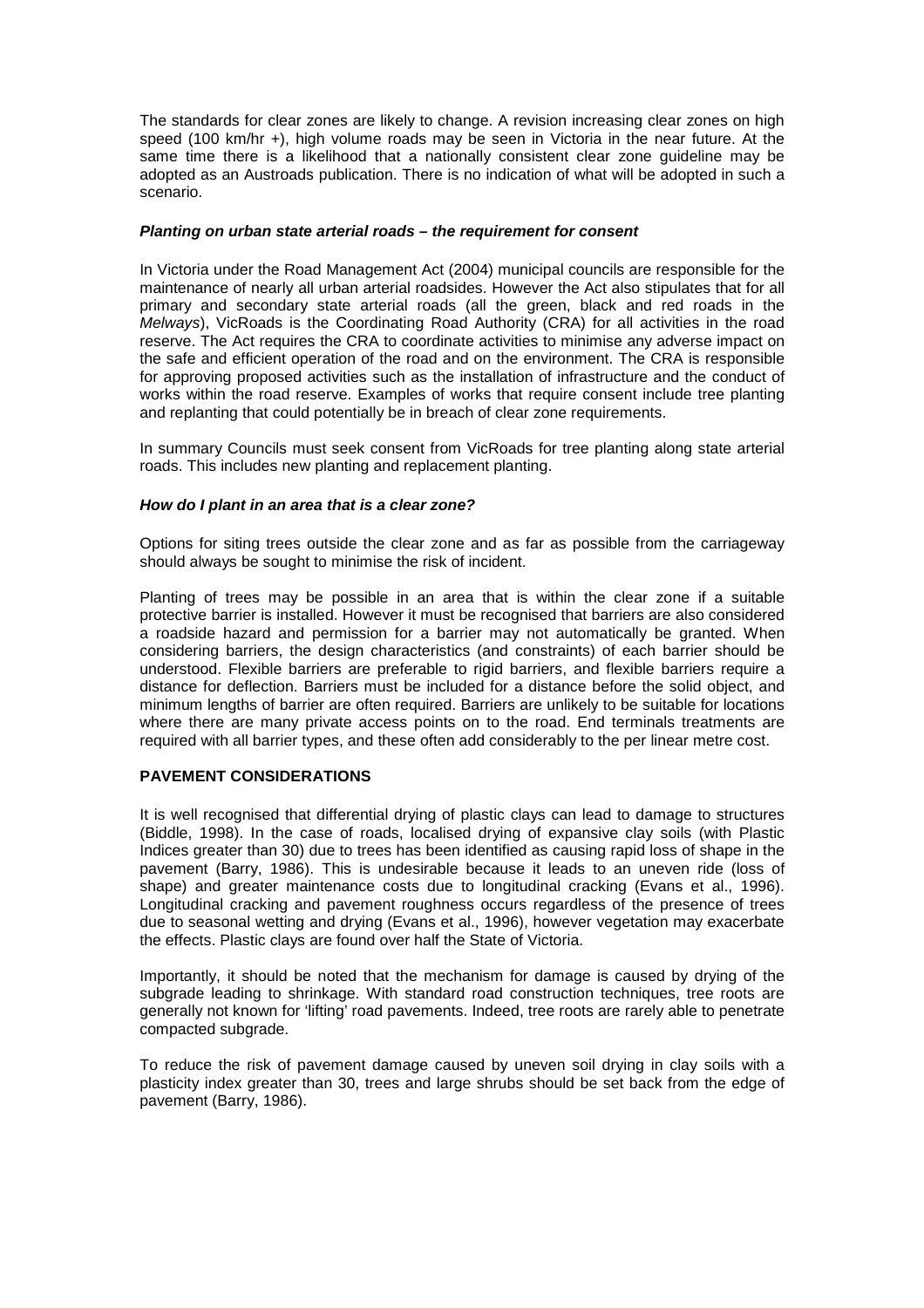The following table based on Barry (1986) has been a guide to the minimum planting clearances for shrubs and trees within medians and along roadsides on heavy clay soils (PI>30) to minimise pavement damage (loss of shape). It is desirable that trees and shrubs should be set back by a distance equal to either 1.5 times the mature height or twice the canopy width of the tree, whichever is greater. In practice there has been a low observance of these requirements over the last decade. Assuming adherence to these requirements, tree planting within these clearances may be possible if the influence of the root system is contained by a vertical moisture barrier.

|  |  | Table 1 Tree planting clearance for pavement protection in plastic clay soils (PI>30). |  |  |  |  |  |  |
|--|--|----------------------------------------------------------------------------------------|--|--|--|--|--|--|
|--|--|----------------------------------------------------------------------------------------|--|--|--|--|--|--|

|                                                                  | <b>Residual Median Plantation Clearances</b>                                 | <b>Roadside Plantation</b>   |                                     |                                      |  |
|------------------------------------------------------------------|------------------------------------------------------------------------------|------------------------------|-------------------------------------|--------------------------------------|--|
| <b>Tree Group</b>                                                | median width<br>$<$ 6 m                                                      | median width<br>6 to 10 m    | median width<br>> 10 m              | <b>Clearances</b>                    |  |
| <b>Group A</b><br>Shrubs and small<br>trees<br>W < 3m<br>H < 3 m | 2.5 m desirable<br>minimum<br>(centre planting<br>only for lesser<br>widths) | 3 m minimum<br>4 m desirable | 4 m minimum<br>1.5H or 2W desirable | 4 m minimum<br>1.5H or 2W desirable  |  |
| <b>Group B</b><br>Small trees<br>3 < W < 4 m<br>3 < H < 6m       | <b>NO PLANTING</b>                                                           | 3 m minimum<br>5 m desirable | 4 m minimum<br>1.5H or 2W desirable | 6 m minimum<br>1.5H or 2W desirable  |  |
| <b>Group C</b><br>Medium trees<br>$4 < W < 8$ m<br>6 < H < 10 m  | <b>NO PLANTING</b>                                                           | <b>NO PLANTING</b>           | 6 m minimum<br>1.5H or 2W desirable | 8 m minimum<br>1.5H or 2W desirable  |  |
| <b>Group D</b><br>Large trees<br>W > 8 m<br>$H > 10$ m           | <b>NO PLANTING</b>                                                           | <b>NO PLANTING</b>           | 8 m minimum<br>1.5H or 2W desirable | 10 m minimum<br>1.5H or 2W desirable |  |

#### **Installation of Root Barrier**

Tree planting clearances may be overridden with the installation of moisture/root barrier (or with the acceptance of increasing pavement management costs).

The aim of installing root/moisture barrier is to create a zone of little or unchanging soil moisture beneath the road (so that there is no change in volume). The soil moisture (measured as suction) should then ideally be in a state of equilibrium suction with the deeper foundation soils (Evans et al., 1996).

Various sources cite the influence of tree roots on soil moisture (and swelling and shrinkage) as occurring to 3 m in depth (Harris et al., 1999, Barry, 1986, Evans et al., 1996). While it is desirable to extend the barrier to this depth, it is impractical. A depth of 2.4 m has been adopted in Texas (Evans et al., 1996) for root barrier. A local supplier suggests laying root barrier to 1200 mm, or less where the barrier can be embedded in the road base (Root Barrier, 2007). If a barrier is to be laid at a shallow depth (which is likely given there is rock in the subgrade), then there may be benefit in pursuing some of the recommendations of Root Barrier (2007).

Research suggests root barriers made of High Density Polyethylene (HDPE) with a thickness of around 1 mm is adequate, providing some protection from tearing and damage during installation (Sukkar et al., 2001). This should require no chemical treatment. Other herbicidal treatments are available, such as time-released herbicides such trifluralin (Harris et al., 1999), however they have a finite life and appear to be useful for slightly different applications. Copper sulphate appears to be predominantly used in the management of roots in sewer applications and growing plants in containers.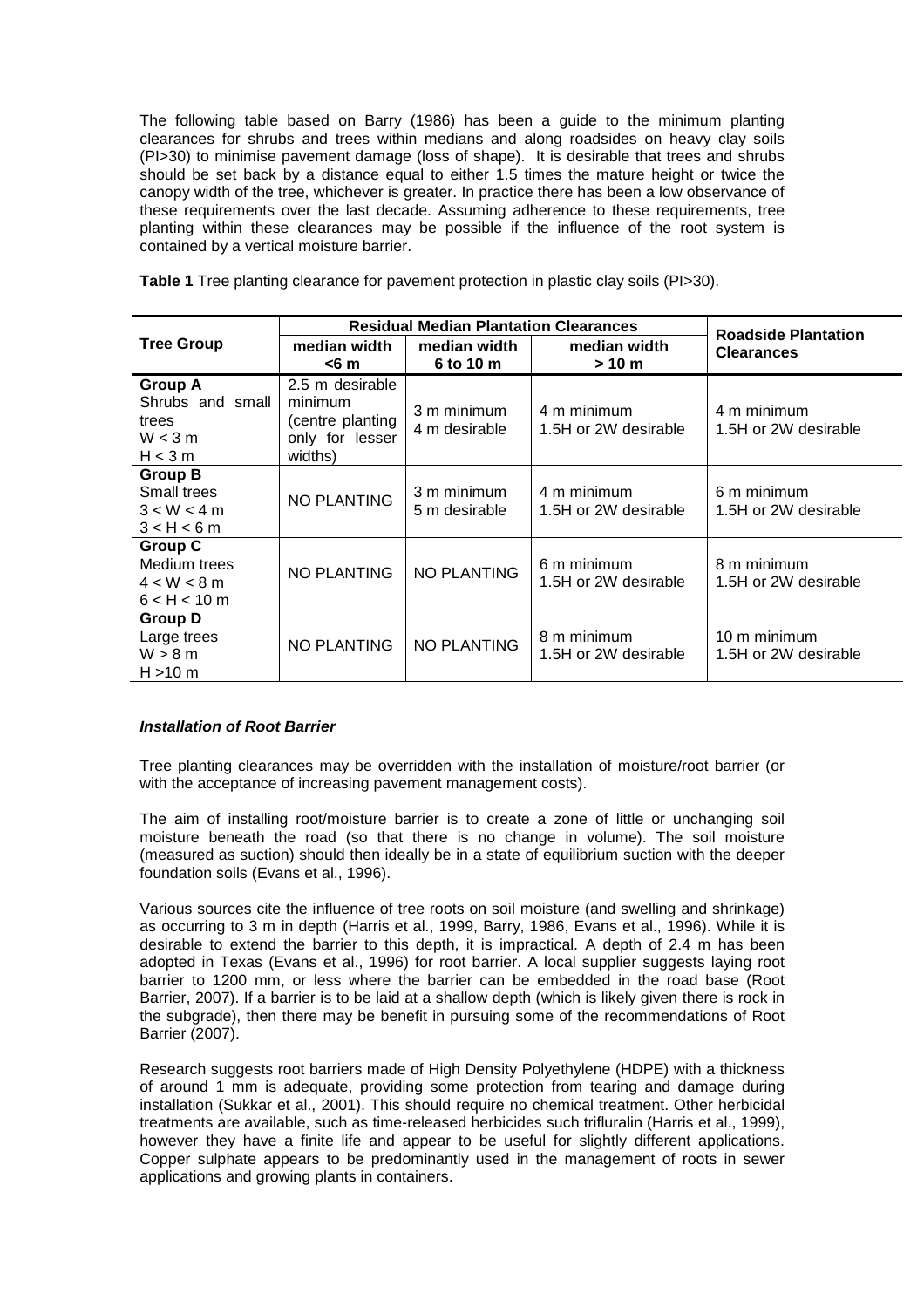Sealing around services and pipes is important. Nunn (1991) describes a treatment to deal with this, using polyeurethane foam treated with Casuron herbicide (active ingredient Dichlorobenil). Others recommend following this treatment (Evans et al., 1996, Sukkar et al., 2001), although Casuron could probably be substituted with either copper sulphate or timereleased trifluralin.

#### **COMPACTION AND SOIL MANAGEMENT**

Assuming there are no road safety, pavement, maintenance or other impediments to tree establishment, one great barrier often remains… Compaction.

The ideal dry bulk density for clay in a garden situation is 1.0-1.3 mg/m<sup>3</sup> (Handreck and Black, 1994). A dry bulk density of 1.4 mg/m<sup>3</sup> is considered root limiting (Daddow and Warrington, 1983). A study on the Western Ring Road found soils were mostly at least 1.6 mg/m<sup>3</sup>, with some sites as high as 2.2 mg/m<sup>3</sup> (May and Smith, 2000). For reference purposes, concrete is 2.3 mg/m $^3\mskip-5mu!$ 

In consequence of these soil conditions, we see trees along many urban freeways that are still less than 2 m tall after 10 years of growth. Some are less than 500 mm tall. This is an enormous problem and remediation of compacted soils is no simple matter.

The first step to dealing with compaction is to avoid it in the first place. VicRoads would benefit from management of construction machinery to minimise traffic and disturbance in areas marked for roadside planting. This is likely to be impractical in many cases, however it is an important step for future consideration.

The second step, minimising compaction, is probably achievable through application of surface treatments that spread loads of construction machinery. Suggestions have been made in relation to existing trees, such as the temporary use of strained geotextiles beneath a layer of aggregate or mulch (Grabosky, 2003). While probably effective, they are unlikely to be practical in the context of major road construction projects.

The third step, undoing the damage, is difficult and can never be fully achieved in the short term. Ripping is the most pressing priority, together with the application of mulch.

Ripping can break subsoil and shattered clay to allow moisture penetration and increase water holding capacity. Ripping also promotes the movement of air into the soil and reduces penetrative resistance to root growth through some of the soil profile. Ideally ripping occurs as the soil is approaching its plastic limit (nearly dry) to achieve maximum shattering effect. A winged or vibrating tine further increases the degree of shattering. It has been suggested by a Contractor (with some merit) that we should consider specifying ripping machinery at VicRoads, particularly as most ripping is done with a grader, a machine that has relatively high ground pressure. Increasing the depth of rip improves tree growth rates, presumably by allowing more water and air to move into the soil profile. Cross ripping further breaks up the soil.

Further breakdown of compaction can be achieved with cultivation, though the most effective means to achieve this are unclear. Further research in this area is desirable. A key problem is that with each pass of machinery, some re-compaction will occur.

Mulch is next critical component of amendment. As well as reducing weeds and conserving soil moisture, mulch assists with the supply of organic matter and nutrients over time. Anecdotally, mulch appears critical on highly modified clay soils.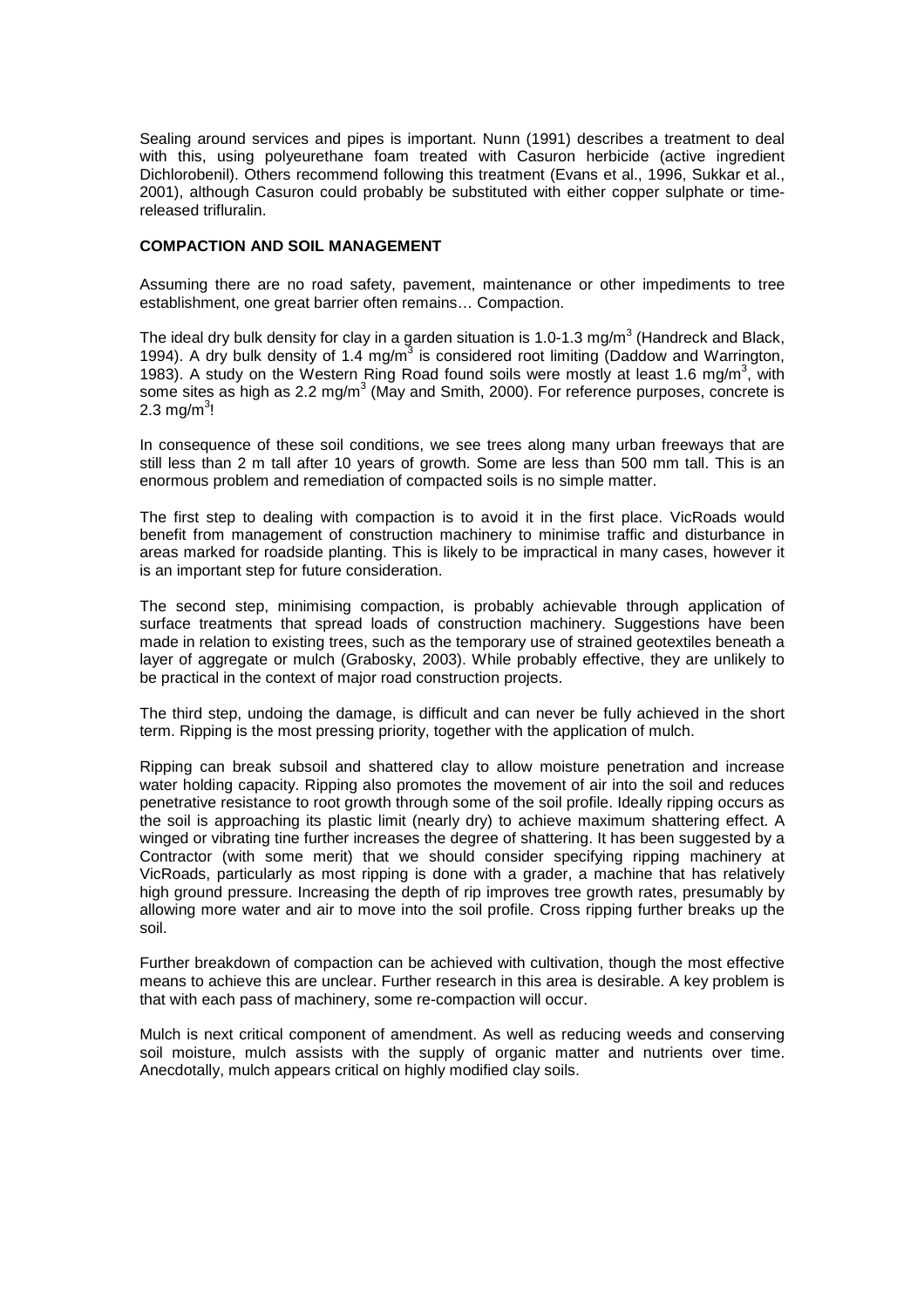Before laying mulch, at VicRoads we have some minimum requirements for the addition of topsoil. It is sometimes a challenge to see that topsoiling is achieved, and there remains a low awareness that 'more is better'. Where topsoil is scarce, creation of topsoils from subsoils seems like a desirable proposition. In a crude sense, the addition of organic matter via composts or biosolids may assist in this process. Research being carried out by Professor Dick Haynes, University of Queensland, is exploring the potential to 'manufacture' soils in this way. Composts appear to be playing a critical role in roadside vegetation establishment in low rainfall states in the southern USA.

Other commercial products, such as water holding polymers and gels, together with generic biostimulants in various forms are unlikely to do anything in clay. Certainly the research backs this position (Abbey and T, 2005). This is because most things these products offer are already present in clay soils, and in far greater quantities. The cultivation required to incorporate these products will provide many times the moisture holding capacity that is offered by them for example. Many of the products include largely useless elements, such as miniscule amounts of scoria, which offers no recognisable benefit in any soil. I believe there is a need for many of those involved in the establishment of new trees to hone their critical faculties and technical knowledge when considering the inclusion of many of these commercial products.

A number of the problems at VicRoads stem from issues associated with the mechanism of delivery (landscape is tied to road construction) and contract management and surveillance. There are many examples of projects where site preparation does not meet the specification requirements.

#### **OTHER BARRIERS TO TREE ESTABLISHMENT**

There remain other impediments to tree establishment on roadsides. Electric line clearance requirements often preclude planting where a future land manager is unwilling to commit to maintaining the clearance envelope. Offsets around gas and water pipelines are sometimes sought, though formal arrangements for offset requirements are sometimes unclear. Extended clearance from built structures and fences (eg 10 m) on clays with high plasticity is occasionally a reason to avoid tree planting for some land managers.

Many of these barriers to tree establishment ultimately come down to the willingness or otherwise to provide resources to cope with the maintenance implications that come with some roadside trees.

One final notable barrier to tree establishment is the illegal clearing and pruning of young trees, particularly in the vicinity of commercial advertising signage adjacent to the right of way on urban freeways. There are many examples of this occurring on the Western Ring Road in Melbourne.

#### **CONCLUSIONS**

Treed planting arrangements are possibly the cheapest landscape treatment in several roadside situations, offering the potential to create substantial savings in maintenance, particularly on freeways. There are many other benefits to roadside tree establishment that tie with VicRoads roadside management objectives and community expectations.

However in the current climate tree planting is not always seen as the preferred roadside treatment. In some cases, tree planting is only possible with road safety barrier systems, root barriers and soil amendment. In other cases barriers to tree establishment result from an unwillingness to commit to future maintenance of trees. The impediments to much roadside tree planting may be overcome with site engineering and horticultural management practices – both of which may require significant investment.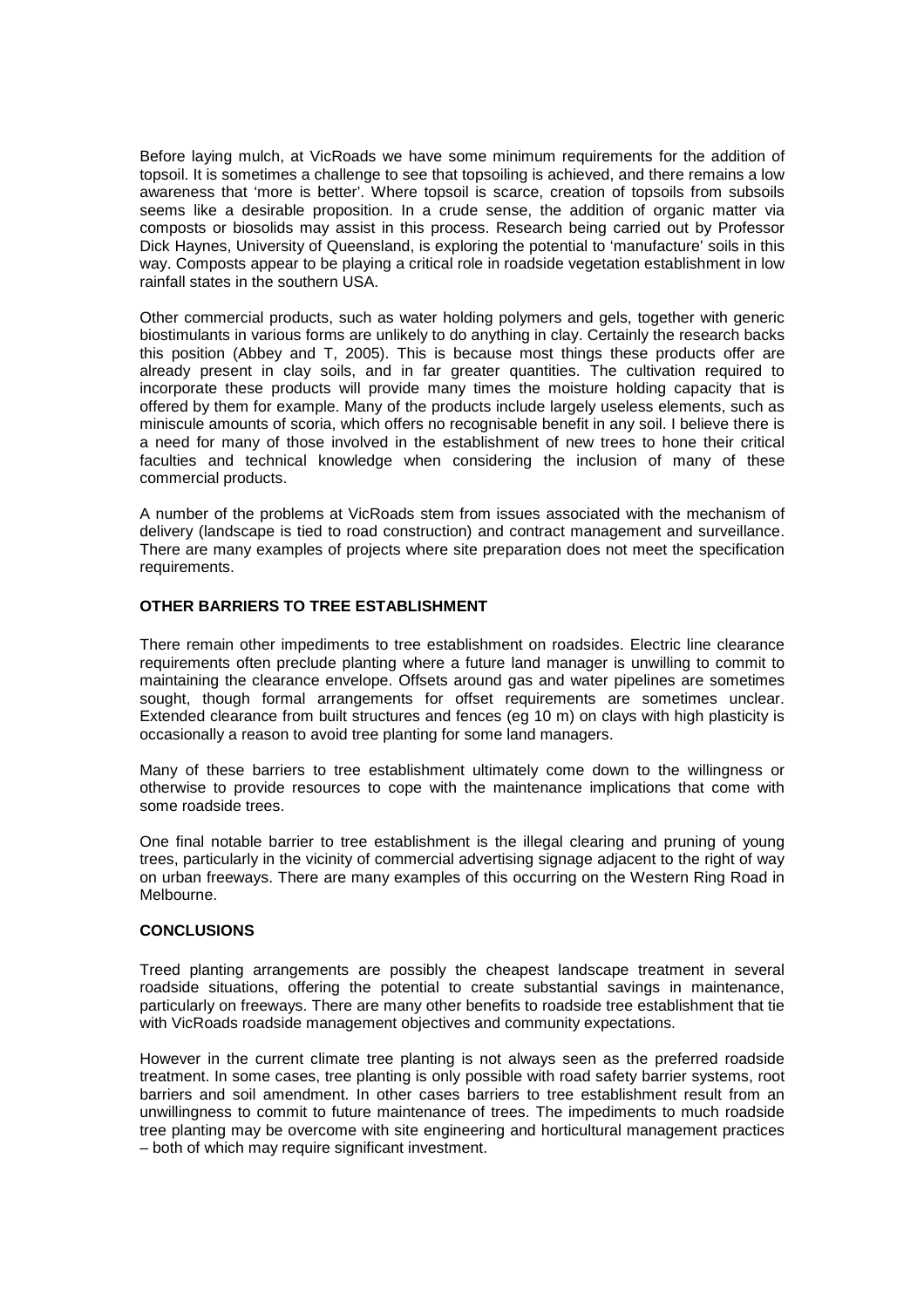The question that needs to be explored is 'how much are we as a society willing to spend'? It is a challenge for the financial managers, the landscape designers and landscape managers to read the collective mood of their constituents regarding resourcing of tree management. Consideration must be made of all the tree benefits, many of which have only been described in a rigorous and objective manner in the last decade. My impression is that we are not as conversant with this body of literature as perhaps we ought to be.

If trees are considered highly desirable in the community, and the community is vocal on this matter, then presumably it will follow that tree establishment will rise in the list of priorities for public investment.

# **REFERENCES**

- ABBEY, T. & T, R. (2005) Effects of mycorrhizal fungi, biostimulants and water absorbing polymers on the growth and survival of four landscape plant species. Journal of Environmental Horticulture, 23**,** 108-111.
- AKBARI, H. (2002) Shade trees reduce building energy use and  $CO<sub>2</sub>$  emissions from power plants. Environmental Pollution, 116.
- BARRY, I. M. (1986) The influence of trees and shrubs and pavement loss of shape. Technical Report No. 75. VicRoads.
- BERTO, R. (2005) Exposure to restorative environments helps restore attentional capacity. Journal of Environmental Psychology, 25**,** 249-259.
- BIDDLE, G. (1998) Tree root damange to buildings, Wantage, Willowmead Publishing.
- CACKOWSKI, J. M. & NASAR, J. L. (2003) The restorative effects of roadside vegetation. Environment and Behaviour, 35**,** 736-751.
- DADDOW, R. L. & WARRINGTON, D. G. (1983) Growth limiting bulk densities as influenced by soil texture. WSDG Report WSDG-TN-00005. Ft Collins, Colorado, USDA Forest Service.
- EVANS, R. P., HOLDEN, J. C. & MCMANUS, K. J. (1996) Application of a new vertical moisture barrier construction method for highway pavements. 18th ARRB Transport Research Conference. Christchurch, New Zealand, ARRB Transport Research.
- FABER TAYLOR, A., KUO, F. E. & SULLIVAN, W. C. (2001) Coping with ADD: the surprising connection to green play settings. Environment and Behaviour, 33**,** 54-77.
- FABER TAYLOR, A., KUO, F. E. & SULLIVAN, W. C. (2002) Views of nature and selfdiscipline: evidence from inner city children. Journal of Environmental Psychology, Special Issue: Environment and Children 22**,** 49-63.
- GRABOSKY, J. (2003) Compaction management and tree impacts. IN LOGIC, T. (Ed.) Urban tree planting seminar. Melbourne, Tree Logic.
- GRAESSER, N. & CHAPMAN, N. (2006) Planting Type Maintenance Costing. Draft report by Australian Landscape Management for VicRoads Design.
- HANDRECK, K. A. & BLACK, N. D. (1994) Growing media for ornamental plants and turf, Randwick, NSW, UNSWP.
- HARRIS, R. W., CLARK, J. R. & METHANY, N. P. (1999) Arboriculture, New Jersey, Prentice Hall.
- HARTIG, T., EVANS, G. W., JAMNER, L. D., DAVIS, D. S. & GÄRLING, T. (2003) Tracking restoration in natural and urban field settings. Journal of Environmental Psychology, 23**,** 109-123.
- HARTIG, T., MANG, M. & EVANS, G. W. (1991) Restorative effects of natural environment experiences. Environment and Behaviour, 23**,** 3-26.
- HERZOG, T. R., BLACK, A. M., FOUNTAINE, K. A. & KNOTTS, D. (1997) Reflections and attentional recovery as distinct benefits of restorative environments. Journal of Environmental Psychology, 17**,** 165-170.
- KAPLAN, R. (2001) The nature of the view from the home: psychological benefits. Environment and Behaviour, 33**,** 507-542.
- KAPLAN, S., TALBOT, J. F. & KAPLAN, R. (1988) Coping with daily hassles: The impact of nearby nature on the work environment. Chicago, IL, US Forest Service, North Central Forest Experiment Station.
- KUO, F. E. (2001) Coping with poverty: impacts of environment and attention in the inner city. Environment and Behaviour, 33**,** 5-34.